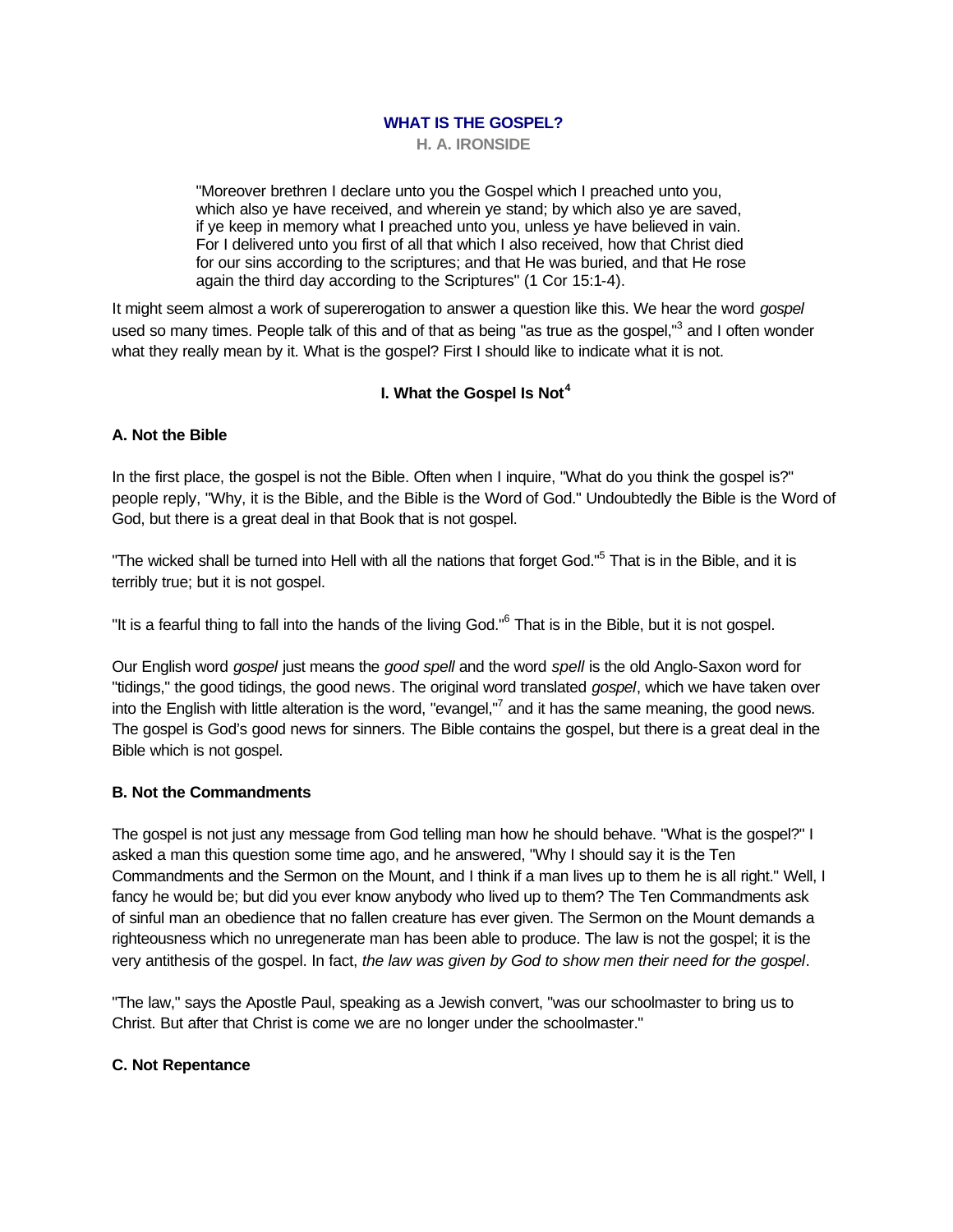The gospel is not a call to repentance, or to amendment of one's ways, to make restitution for his past sins, or to promise to do better in the future. These things are all perfectly right and perfectly proper in their place, but they do not constitute the gospel; for the gospel is not good advice to be obeyed, it is good news to be believed. Do not make the mistake then of thinking that the gospel is a call to duty or a call to reformation, a call to better your condition, to behave yourself in a more perfect way than you have been doing in the past.

# **D. Not Giving Up the World**

Nor is the gospel a demand that you give up the world, that you give up your sins, that you break off bad habits and try to cultivate good ones. You may do all these things and yet never believe the gospel, and consequently never be saved at all.

There are seven designations of the gospel in the NT, but over and above all these, let me draw your attention to the fact that when this blessed message is mentioned, it is invariably accompanied by the definite article. Over and over and over again in the NT we read of *the* gospel. It is *the* gospel; not *a* gospel. People tell us there are a great many different gospels; but there is only one! When certain teachers came to the Galatians and tried to turn them away from the simplicity that was in Christ Jesus by teaching "*another* gospel," the apostle said that it was a different gospel, but not another, for there is none other than *the* gospel. It is down-right exclusive; it is God's revelation to sinful man.

# **E. Not Comparative Religion**

The scholars of this world talk of the "Science of Comparative Religions," and it is very popular nowadays to say, "We cannot any longer go to heathen nations and preach to them as in the days gone by, because we are learning that their religions are just as good as ours and the thing to do now is to share with them, to study the different religions, take the good out of them all, and in this way lead the world into a sense of brotherhood and unity."

So in our great universities and colleges men study this Science of Comparative Religions, and they compare all these different religious systems one with another. There is a Science of Comparative Religions, but the gospel is not one of them. All the different religions in the world may well be studied comparatively, for at rock-bottom they are all alike; they all set man at trying to earn his own salvation. They may be called by different names, and the things that men are called to *do* may be different in each case, but they all set men trying to save their own souls and earn their way into the favor of God. In this they stand in vivid contrast with *the* gospel, for *the* gospel does not come to men to tell them to do anything, but *the* gospel is that glorious message that tells us what God has *done* for us in order that guilty sinners may be saved.

## **II. The Seven Designations of This Gospel**

## **A. The Gospel of the Kingdom<sup>8</sup>**

When I use that term I am not thinking particularly of any dispensational<sup>9</sup> application, but of this blessed truth that it is only through believing the gospel that men are born into the Kingdom of God. We sing:

> "A ruler once came to Jesus by night, To ask Him the way of salvation and light;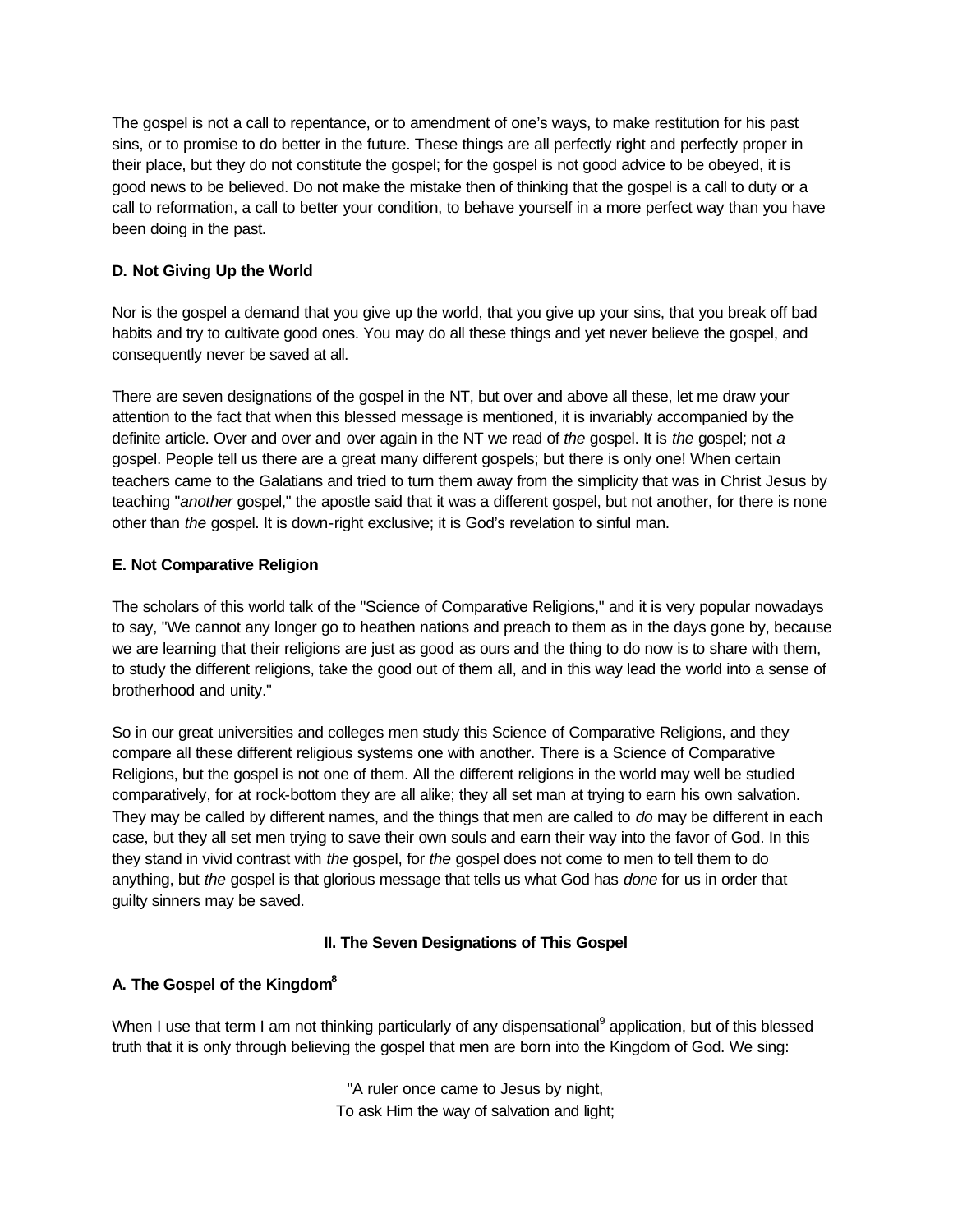# The Master made answer in words true and plain, '*ye must be born again*.'"

But neither Nicodemus, nor you, nor I, could ever bring this about ourselves. We had nothing to do with our first birth, and can have nothing to do with our second birth. It must be the work of God, and it is wrought through the gospel. That is why the gospel is called the gospel of the Kingdom, for, "Except a man be born again he cannot see the Kingdom of God."<sup>10</sup> "Being born again, not of corruptible seed, but of incorruptible, by the Word of God, which liveth and abideth forever…And this is the word which by the gospel is preached unto you."<sup>11</sup>

Everywhere that Paul and his companion apostles went they preached the gospel of the Kingdom of God, and they showed that the only way to get into that Kingdom was by a second birth, and that the only way whereby the second birth could be brought about was through believing the gospel. It is the gospel of the Kingdom.

# **B. The Gospel of God**

God is the source of it, and it is altogether of Himself. No man ever thought of a gospel like this. The very fact that all the religions of the world set man to try to work for his own salvation indicates the fact that no man would ever have dreamed of such a gospel as that which is revealed in this Book. It came from the heart of God; it was God who "so loved the world that He gave His only begotten Son, that whosoever believeth in Him should not perish, but have everlasting life."<sup>12</sup> "In this was manifested the love of God toward us, because that God sent His only begotten Son into the world, that we might live through Him. Herein is love, not that we loved God, but that He loved us, and sent His Son to be the propitiation for our sins."<sup>13</sup> And because it is the gospel of God, God is very jealous of it. He wants it kept pure. He does not want it mixed with any of man's theories or laws; He does not want it mixed up with religious ordinances or anything of that kind. The gospel is God's own pure message to sinful man. God grant that you and I may receive it as in very truth the gospel of God.

# **C. The Gospel of His Son**

It is the gospel of God's Son not merely because the Son went everywhere preaching the gospel, but because He is the theme of it. "When it pleased God," says the apostle, "who called me by His grace, to reveal His Son in me that I might preach Him among the nations; immediately I conferred not with flesh and blood."<sup>14</sup> "We preach Christ crucified...the power of God, and the wisdom of God."<sup>15</sup> No man preaches the gospel who is not exalting the Lord Jesus. It is God's wonderful message about His Son. How often I have gone to meetings where they told me I would hear the gospel, and instead of that I have heard some bewildered preacher talk to a bewildered audience about everything and anything, but the Lord Jesus Christ.

The gospel has to do with nothing else but Christ. It is the gospel of God's Son.

# **D. The Gospel of Christ**

The Apostle Peter, preaching on the day of Pentecost of the risen Savior, says, "God hath made that same Jesus, whom ye have crucified, both Lord and Christ<sup>"16</sup> and he speaks of Him as the anointed one, exalted at God's right hand.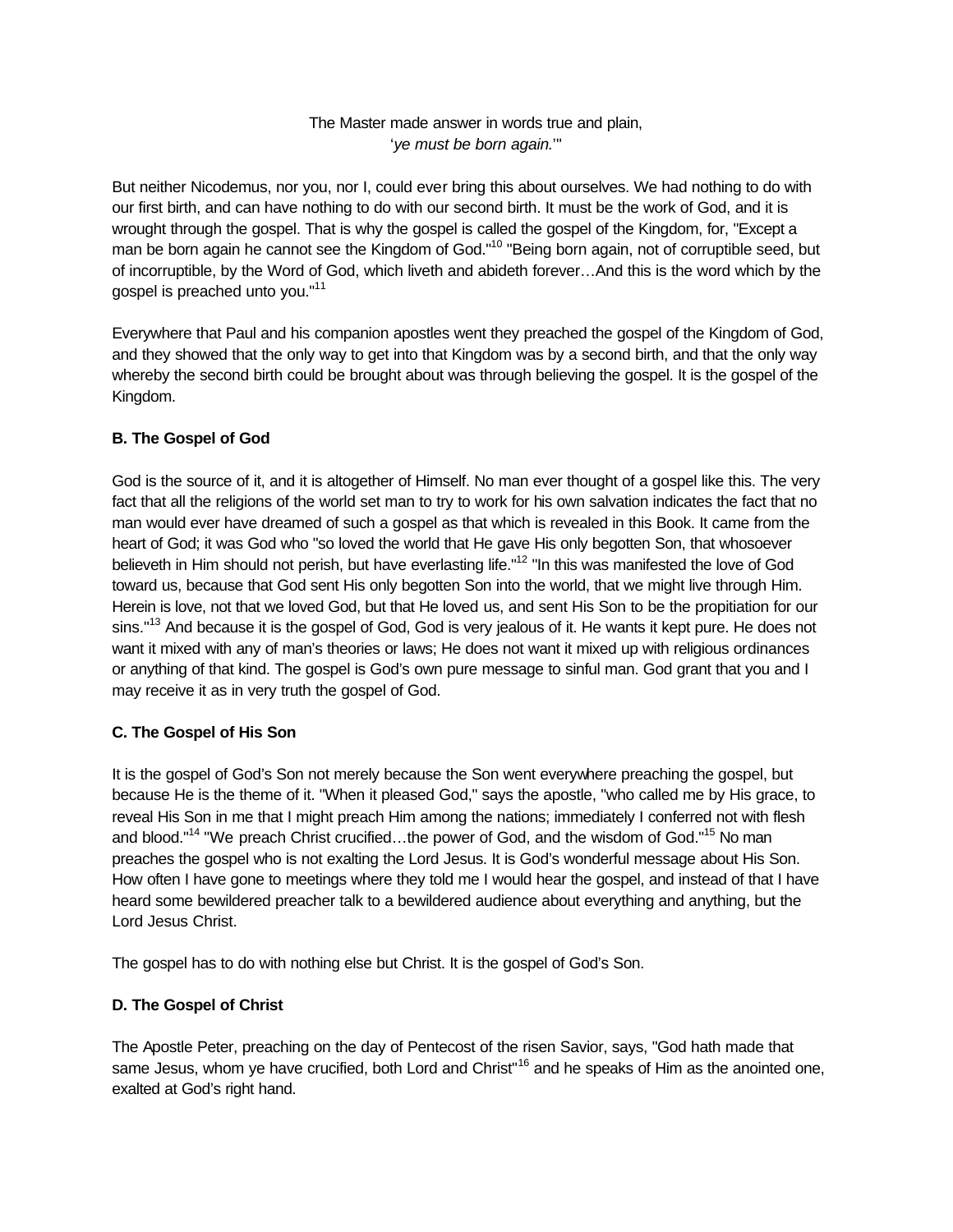The gospel is the gospel of the Risen Christ. There would be no gospel for sinners if Christ had not been raised. So the apostle says, "If Christ be not raised, your faith is vain; ye are yet in your sins."<sup>17</sup>

A great New York preacher—great in his impertinence, at least—said some years ago, preaching a socalled Easter sermon, "The body of Jesus still sleeps in a Syrian tomb, but His soul goes marching on."

That is not the gospel of Christ. We are not preaching the gospel of a dead Christ, but of a living Christ who sits exalted at the Father's right hand, and is living to save all who put their trust in Him. That is why those of us who really know the gospel never have any crucifixes around our churches or in our homes. The crucifix represents a dead Christ hanging languid on a cross of shame. But we are not preaching a dead Christ; we are not pointing men to a dead Christ; we are preaching a living Christ. He lives exalted at God's right hand, and He "saves to the uttermost all who come to God by Him."<sup>18</sup>

### **E. The Gospel of the Grace of God**

It leaves no room whatever for human merit. It just brushes away all man's pretension to any goodness, to any desert excepting judgment. It is the gospel of Grace, and grace is God's free unmerited favor to those who have merited the very opposite. It is as opposite to works as oil is to water. "If by grace," says the Spirit of God, "then it is no more works...but if it be of works, then is it no more grace."<sup>19</sup>

People say, "But you must have both." I have heard it put like this: There was a boatman and two theologians in a boat, and one was arguing that salvation was by faith and the other by works. The boatman listened, and then said, "Let me tell you how it looks to me. Suppose I call this oar Faith and this one Works. If I pull on this one, the boat goes around; if I pull on this other one, it goes around the other way, but if I pull on both oars, I get you across the river."

I have heard many preachers use that illustration to prove that we are saved by faith and works. That might do if we were going to heaven in a rowboat, but we are not. We are carried on the shoulders of the Shepherd, who came seeking lost sheep. When He finds them He carries them home on His shoulders.

## **F. The Gospel of the Glory of God**

I love that name. It is the gospel of the Glory of God because it comes from the place where our Lord Jesus has entered. The veil has been rent, and now the glory shines out; and whenever this gospel is proclaimed, it tells of a way into the glory for sinful man, a way to come before the Mercy Seat purged from every stain. It is the gospel of the Glory of God, because, until Christ had entered into the Glory, it could not be preached in its fullness, but, after the glory received Him, then the message went out to a lost world.

#### **G. Everlasting Gospel**

It will never be superseded by another. No other ever went before it, and no other shall ever come after it.

One of the professors of the University of Chicago wrote a book a few years ago in which he tried to point out that some of these days Jesus would be superseded by a greater teacher; then He and the gospel that He taught would have to give way to a message which would be more suited to the intelligence of the cultivated men of the later centuries.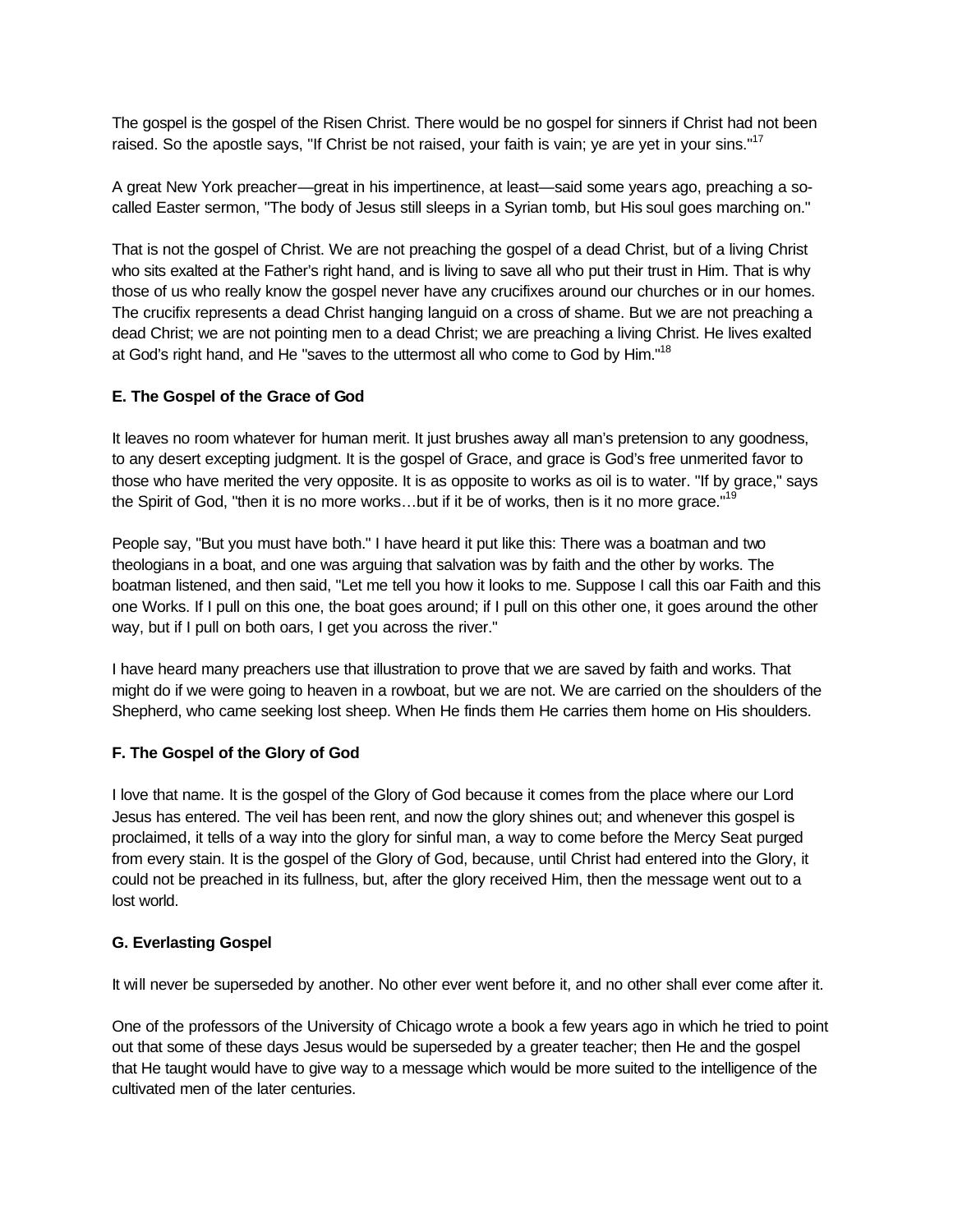No, no, were it possible for this world to go on a million years, it would never need any other gospel than this preached by the Apostle Paul and confirmed by the Holy Ghost with signs following; the gospel which throughout the centuries has been saving guilty sinners.

## **III. The Gospel Declared**

What then is the content of this gospel? We are told right here. "I declare unto you the gospel which I preached unto you, which also ye have received, and wherein ye stand; by which also ye are saved, if ye keep in memory what I preached unto you, unless ye have believed in vain."<sup>20</sup> There is such a thing as merely believing with the intelligence and crediting some doctrine with the mind when the heart has not been reached. But wherever men believe this gospel in real faith, they are saved through the message. What is it that brings this wonderful result? It is a simple story, and yet how rich, how full.

"I delivered unto you first of all that which I also received." I think his heart must have been stirred as he wrote those words, for he went back in memory to nearly 30 years before, and thought of that day when hurrying down the Damascus turnpike, with his heart filled with hatred toward the Lord Jesus Christ and His people, he was thrown to the ground, and a light shone, and he heard a voice saying, "Saul, Saul why persecutest thou Me?"<sup>21</sup> And he cried, "Who art Thou, Lord?" And the voice said, "I am Jesus whom thou persecutest." And that day Saul learned the gospel; he learned that He who died on the Cross had been raised from the dead, and that He was living in the Glory. At that moment his soul was saved, and Saul of Tarsus was changed to Paul the Apostle. And now he says, "I am going to tell you what I have received; it is a real thing with me, and I know it will work the same wonderful change in you, if you will believe it."

First of all, "That Christ *died* for our sins according to the Scriptures." Then, "that He was *buried*;" then, "that He *rose again* the third day according to the Scriptures." Notice that phrase, "According to the Scriptures." The gospel was no new thing in God's mind. It had been predicted throughout the OT times. Every time the coming Savior was mentioned, there was proclamation of the gospel. It began in Eden when the Lord said, "The seed of the woman shall bruise thy head."<sup>22</sup> It was typified in every sacrifice that was offered. It was portrayed in the wonderful Tabernacle, and later in the Temple.

We have it in the proclamation of Isaiah, "He was wounded for our transgressions, He was bruised for our iniquities, the chastisement of our peace was upon Him; and with His stripes we are healed."<sup>23</sup> It was preached by Jeremiah when he said, "This is His Name whereby He shall be called, the Lord our Righteousness" (Jer 23:6). It was declared by Zechariah when he exclaimed, "Awake, O sword, against My Shepherd, and against the Man that is my fellow…smite the Shepherd, and the sheep will be scattered: and I will turn mine hand upon the little ones" (Zech 13:7).

All through those OT dispensations, the gospel was predicted, and when Jesus came, the gospel came with Him. When He died, when He was buried, and when He rose again, the gospel could be fully told out to a poor lost world. Observe, it says, "that Christ *died for our sins*." No man preaches the gospel, no matter what nice things he may say about Jesus, if he leaves out His vicarious death on Calvary's Cross.

## **A. Christ's Death—Not His Life**

I was preaching in a church in Virginia, and a minister prayed, "Lord, grant Thy blessing as the Word is preached tonight. May it be the means of causing people to fall in love with the Christ-life, that they may begin to live the Christ-life." I felt like saying, "Brother, sit down; don't insult God like that;" but then I felt I had to be courteous, and I knew that my turn would come when I could get up and give them the truth.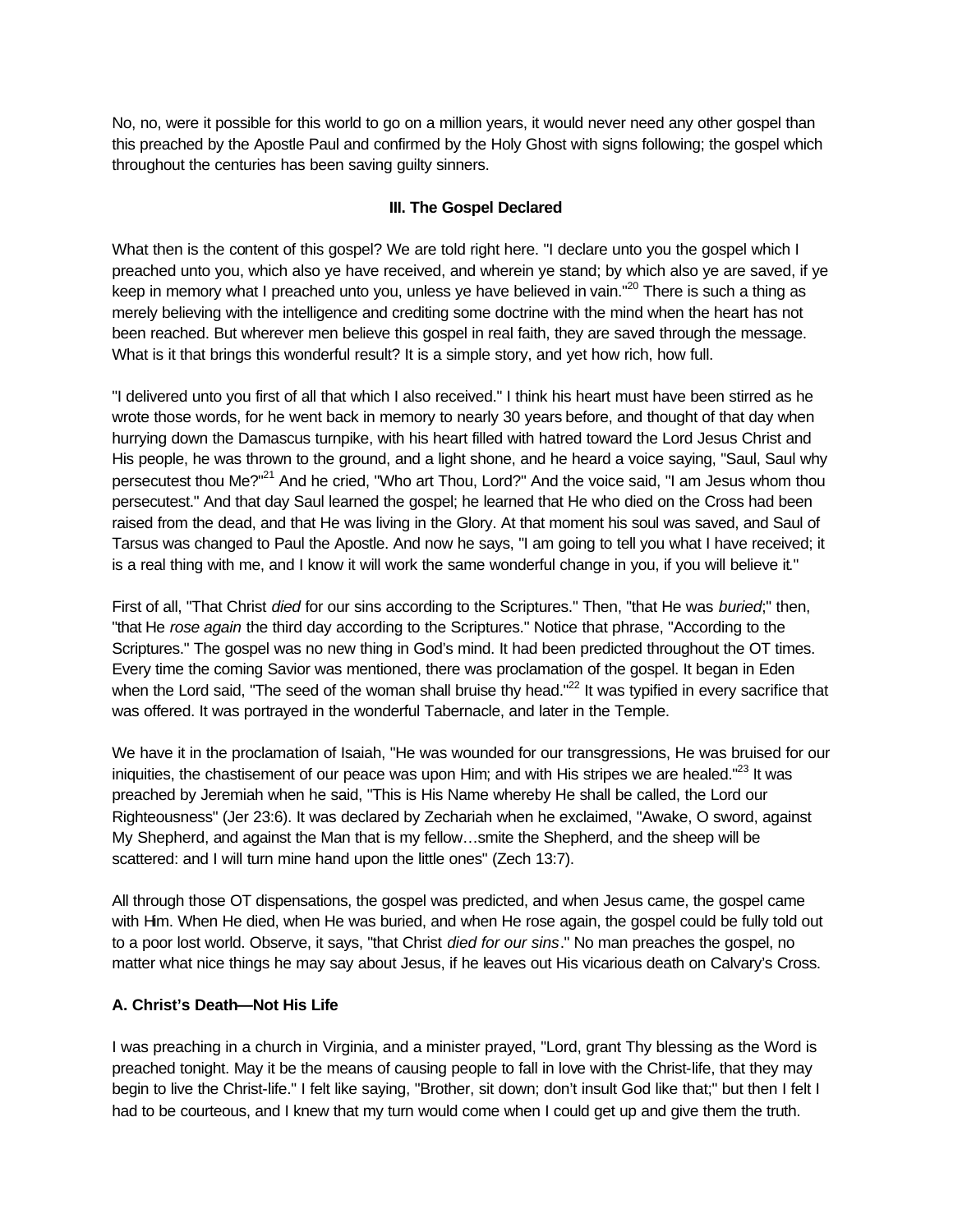The gospel is not asking men to live the Christ-life. If your salvation depends upon your doing that, you are just as good as checked in for hell, for you never can live it in yourself. It is utterly impossible. But the very first message of the gospel is the story of the vicarious atonement of Christ. Jesus did not come to tell men how to live in order that they might save themselves; He did not come to save men by living His beautiful life. That, apart from His death, would never have saved one poor sinner. *He came to die*; He "was made a little lower than the angels for the suffering of death."<sup>24</sup> Christ Jesus gave Himself a ransom for all. When He instituted the Lord's Supper He said, "Take, eat: this is My body, which is broken for you: this do in remembrance of Me...This cup is the new covenant in My Blood."<sup>25</sup> There is no gospel if the vicarious death of Jesus is left out, and there is no other way whereby you can be saved than through the death of the blessed spotless Son of God.

Someone says, "But I do not understand it." That is a terrible confession to make, for "If our gospel be hid, it is hid to them that are lost."<sup>26</sup> If you do not understand this, if you do not see that there is no other way of salvation for you, save through the death of the Lord Jesus, then that just tells the sad story that you are among the lost. You are not merely in danger of being lost in the Day of Judgment; but you are lost *now*. But, thank God, "the Son of Man is come to seek and to save that which was lost."<sup>27</sup> and seeking the lost He went to the Cross.

"None of the ransomed ever knew How deep were the waters crossed; Nor how dark was the night that the Lord passed through, Ere He found the sheep that was lost."

### **B. The Necessity of Death**

He had to die, to go down into the dark waters of death, that you might be saved. Can you think of any ingratitude more base than that of a man or woman who passes by the life offered by the Savior who died on the Cross for them? Jesus died for you, and can it be that you have never even trusted Him, never even come to Him and told Him you were a poor, lost, ruined, guilty sinner; but since He died for you, you would take Him as your Savior?

His death was real. He was buried three days in the tomb. He died, He was buried, and that was God's witness that it was not a merely pretended death, but He, the Lord of life, had to go down into death. He was held by the bars of death for those three days and nights, until God's appointed time had come. Then, "Death could not keep its prey, He tore the bars away." And so the third point of the gospel is this, "He was raised again the third day according to the Scriptures." That is the gospel, and nothing can be added to that.

Some people say, "Well, but must I not repent?" Yes, you may well repent, but that is not the gospel. "Must I not be baptized?" If you are a Christian, you ought to be baptized, but baptism is not the gospel. Paul said, "Christ sent me not to baptize, but to preach the gospel."<sup>28</sup> He did baptize people, but he did not consider that was the gospel, and the gospel was the great message that he was sent to carry to the world. This is all there is to it. "Christ *died* for our sins according to the Scriptures, and was *buried*, and *rose again* the third day according to the Scriptures."

## **IV. The Gospel Accepted**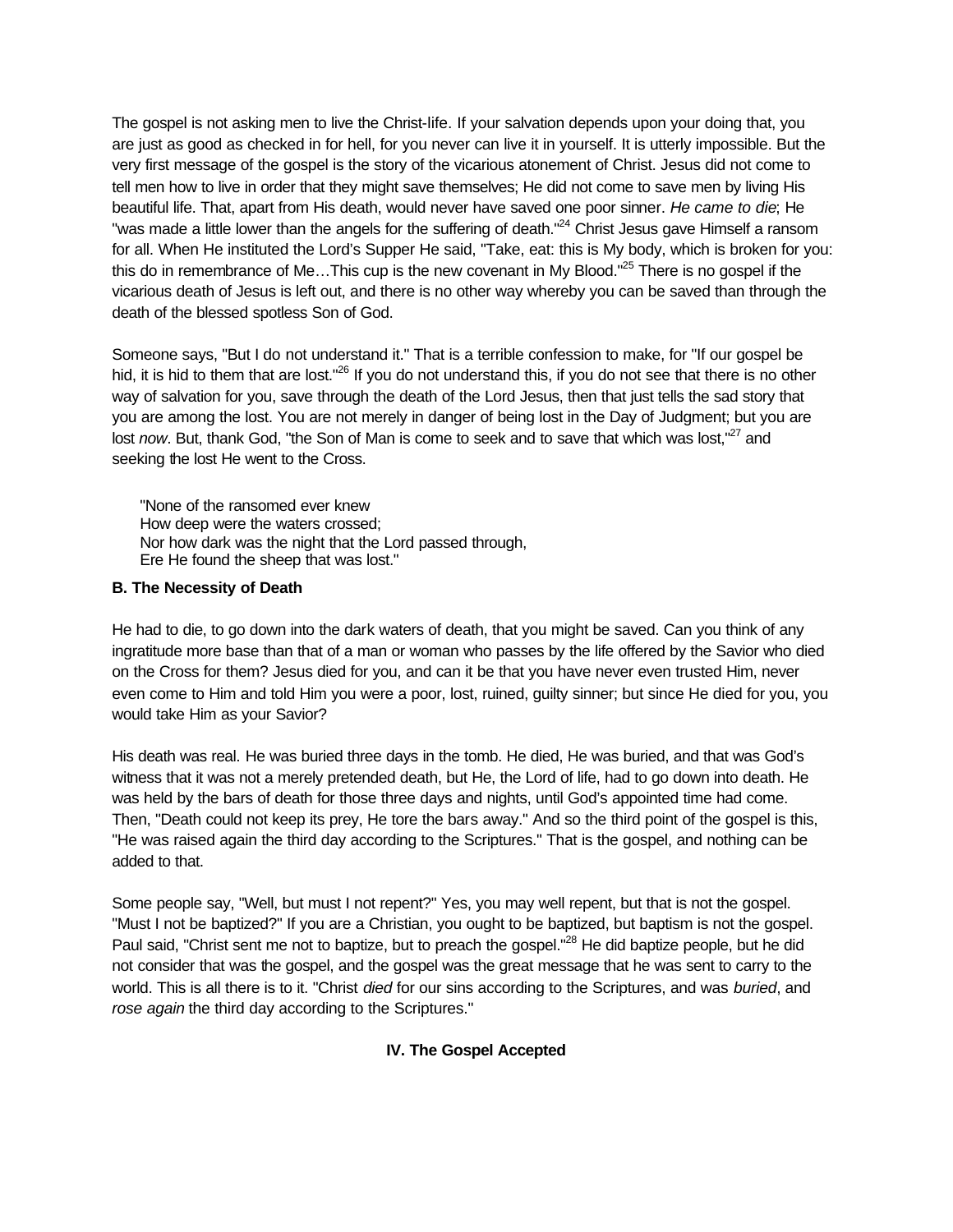Look at the result of believing the gospel. Go back to verse two, "By which also ye are saved, if ye keep in memory what I preached unto you, unless ye have believed in vain."<sup>29</sup> That is, if you believe the gospel, you are saved; if you believe that Christ died for your sins, that He was buried, and that He rose again, God says you are saved. Do you believe it? No man ever believed that except by the Holy Ghost.

It is the Spirit of God that overcomes the natural unbelief of the human heart and enables a man to put his trust in that message. And this is not mere intellectual credence, $30$  but it is that one comes to the place where he is ready to stake his whole eternity on the fact that Christ died, and was buried, and rose again. When Jesus said, "It is finished,"<sup>31</sup> the work of salvation was completed.

A dear saint was dying, and looking up he said, "It is finished; on that I can cast my eternity."

"Upon a life I did not live, Upon a death I did not die; Another's life, another's death, I stake my whole eternity."

Can you say that, and say it in faith?

# **V. The Gospel Rejected**

What about the man who does not believe the gospel? The Lord Jesus said to His disciples, "Go ye into all the world and preach the gospel to every creature. He that believeth and is baptized shall be saved; but he that *believeth not* shall be damned."<sup>32</sup> He that believeth not shall be devoted to judgment, condemned, lost. So you see, God has shut us up to the gospel. Have you believed it? Have you put your trust in it; is it the confidence of your soul? Or have you been trusting in something else? If you have been resting in anything short of the Christ who died, who was buried, who rose again, I plead with you, turn from every other fancied refuge, and flee to Christ today. Repent ye, and believe the gospel.  $33$ 

"Oh, do not let the word depart, And close thine eyes against the light; Poor sinner, harden not thy heart, Thou wouldst be saved—why not tonight?"

#### **Footnotes**

1 This article is the second chapter of Ironside's book *God's Unspeakable Gift* (London: Pickering & Inglis, 1908). He makes many excellent points, often with wit and humor. Get ready to enjoy a feast that is just as relevant today as it was 90 years ago. Ed.

<sup>2</sup>Need info on Ironside.

 $3$ Today this expression would be rendered "It's the gospel truth!" Ed.

<sup>4</sup>To adapt this book chapter to a journal article, this heading was added. All headings and subheadings have been given Roman numerals and letters, respectively. In a few places transition words such as "it is called" were removed since the outline form eliminates their need. Ed.

 $5P$ s 9:17. All Scripture in this article is taken from the King James Version.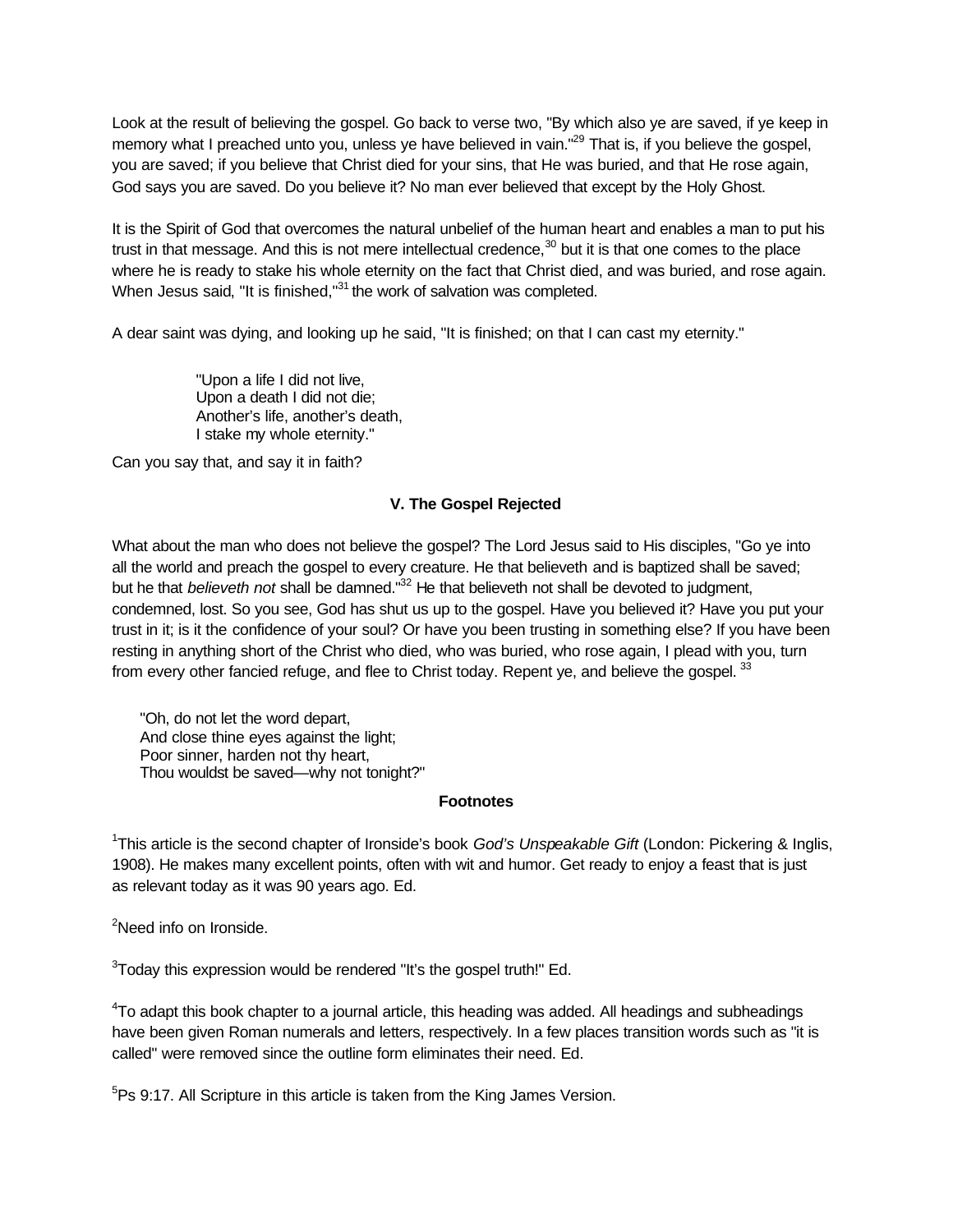${}^{6}$ Heb 10:31.

<sup>7</sup>Greek *euangelion*. Ed.

<sup>8</sup>Literally "the good news of the kingdom." While Ironside fails to cite a single place where this expression occurs, he is making the point that the believer is guaranteed kingdom entrance. Ed.

 $^{9}$ Dr. Ironside was a keen dispensationalist, but he is not talking about that here.

 $10$ John 3:3, 7.

 $11$ 1Pet 23-25.

 $12$ John 3:16.

 $131$  John 4:9-10.

 $14$ Gal 1:15-16.

<sup>15</sup>1Cor 1:23-24.

<sup>16</sup>Acts 2:36.

<sup>17</sup>1 Cor 15:17.

 $18$  Heb 7:25.

<sup>19</sup>Rom 11:6.

<sup>20</sup>1 Cor 15:2.

 $21$ Acts 9:4.

 $^{22}$ Gen 3:15.

 $^{23}$ Isa 53:5.

 $^{24}$ Heb 2:9.

<sup>25</sup>1 Cor 11:24-25.

<sup>26</sup>2 Cor 4:3.

<sup>27</sup>Luke 19:10.

<sup>28</sup>1 Cor 1:17.